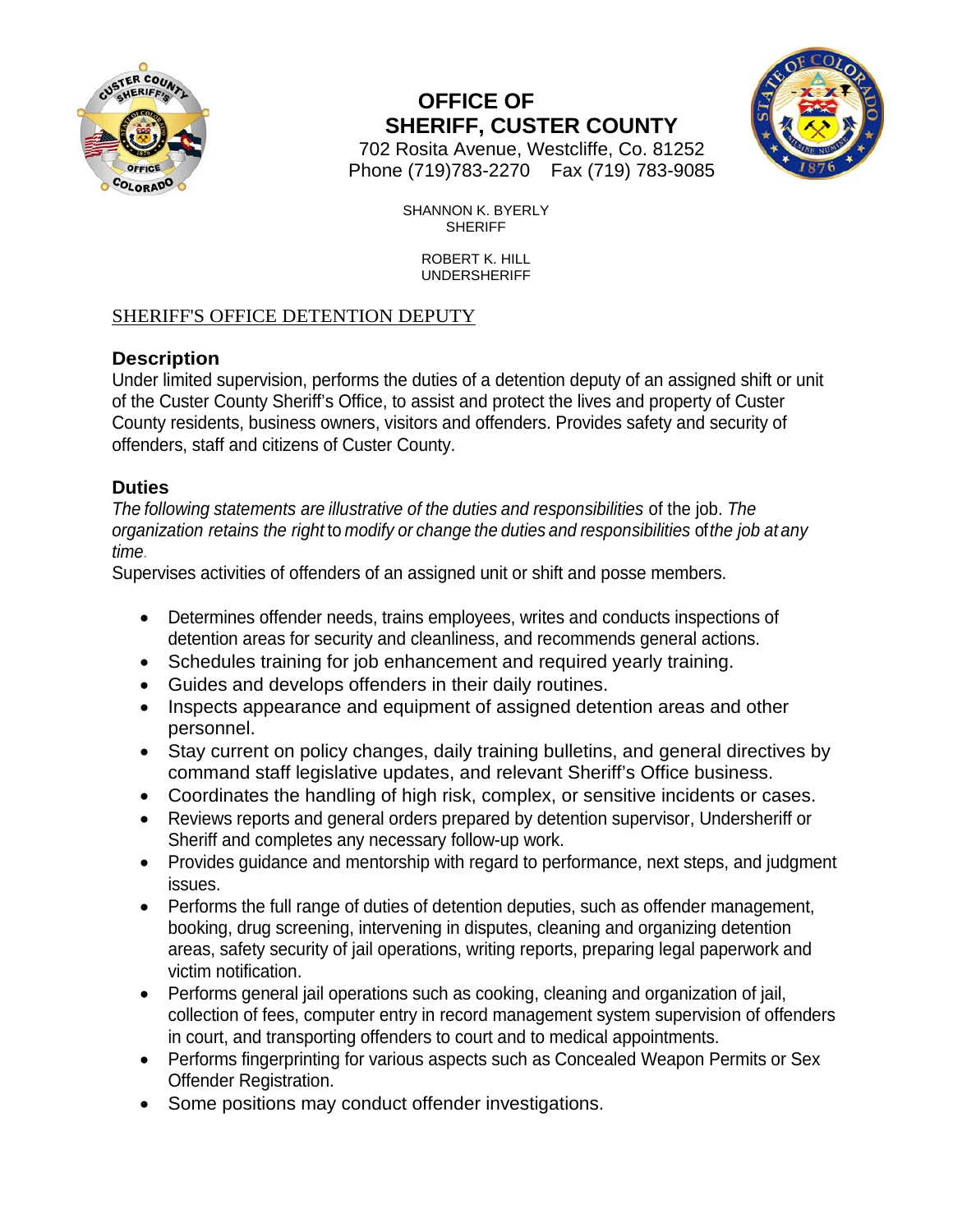



702 Rosita Avenue, Westcliffe, Co. 81252 Phone (719)783-2270 Fax (719) 783-9085

> SHANNON K. BYERLY SHERIFF

> > ROBERT K. HILL UNDERSHERIFF

- Some positions conduct training in areas such as arrest control, Taser, less lethal munitions, jail operation, and medication distribution.
- Some positions maintain training needs of jail personnel. Some positions maintain daily operation of detention areas. Some positions perform as court liaisons.
- Some positions provide support to dispatch during emergent situations.
- Performs related duties as established by law or ordinance or as reasonably directed by the County.

#### **Knowledge, Skills, and Abilities**

- Clearly understands the mission, policies, goals and procedures of the Custer County Sheriff's Office.
- Understands federal, state, and local laws, statutes, ordinances, rules, and regulations pertaining to law enforcement /Jail operations in Custer County.
- Understands theory, principles, practices, and methods of criminal justice.
- Knows theory, principles, practices, and methods of performing detention deputy of an assigned shift or unit of a Custer County Sheriff's Office.
- Clearly understands and demonstrates theory, principles, practices, and methods of offender supervision.
- Successfully completes required training such as arrest control, CPR/First Aid, Taser.
- The safe use of equipment used in the performance of detention work such as restraints, restraint chair, less lethal munitions, Taser, pepper spray, voice recorder, flashlight, two way radios, detention security equipment such as cameras, security door operation,
- Supervises activities of offenders of an assigned unit or shift.
- Prepares documentation, including reports and other legal paperwork.
- Oversees and responds to emergencies related to detention operations, booking, drug screening and prisoner management
- Reviews reports and general directives.
- Performs duties of detention deputies, such as booking, release of offenders, general jail management.
- Supervises offenders and maintains safe secure operations.
- Investigates and resolves complaints by offenders.
- Utilizes office equipment, including personal computers, word processing, spreadsheet, and data base applications, calculators, and adding machines.
- Communicates in person and in writing.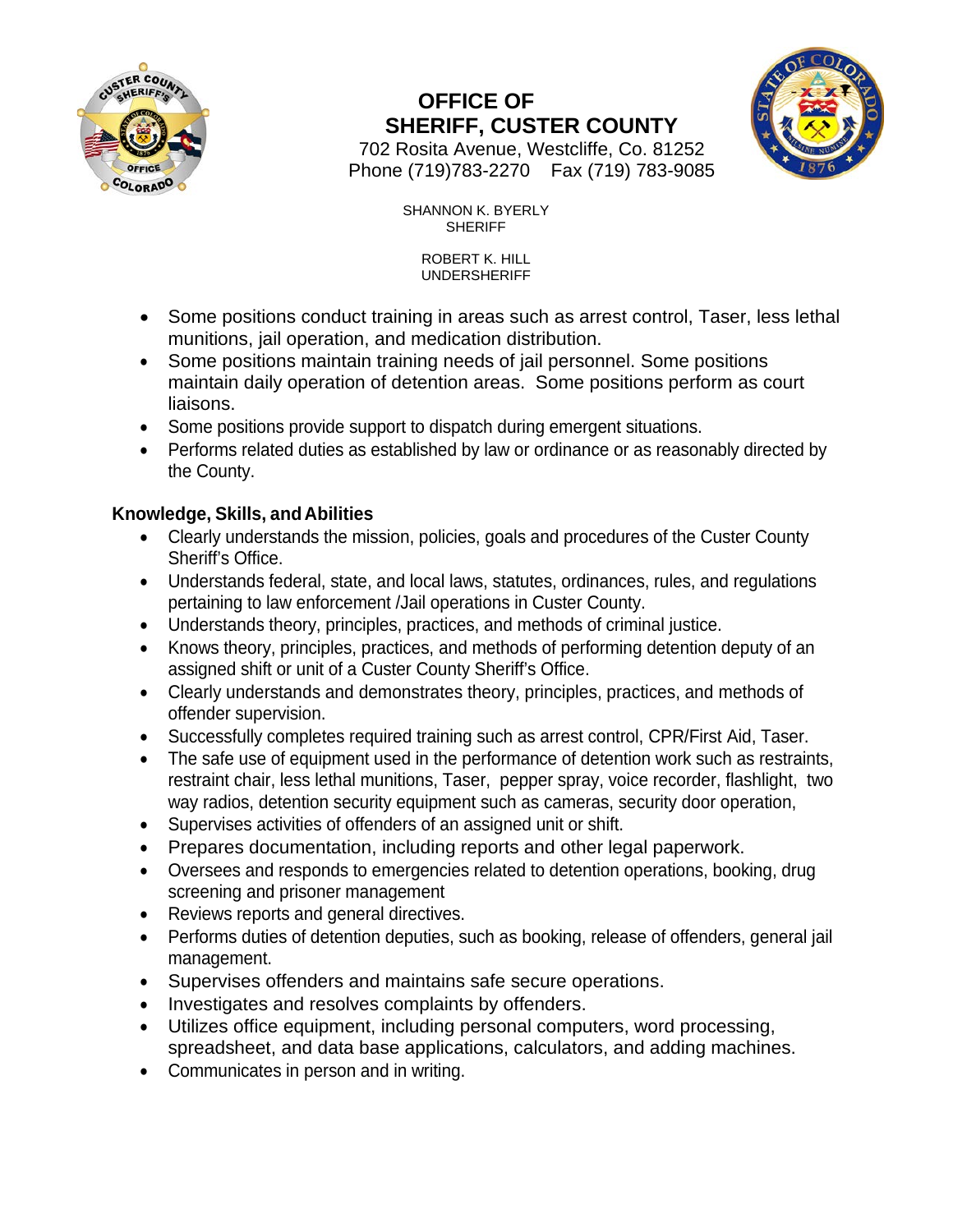



702 Rosita Avenue, Westcliffe, Co. 81252 Phone (719)783-2270 Fax (719) 783-9085

> SHANNON K. BYERLY SHERIFF

> > ROBERT K. HILL UNDERSHERIFF

- Establishes and maintains effective working relationships with County officials, employees, other agencies, contractors, and the public.
- Safely uses of equipment used by detention deputies in the performance of their duties including restraints, restraint chair, security doors and cameras, vehicles, less lethal equipment such as Taser and munitions, two way radios.
- Performs other duties as performs.

### **Qualifications**

 High School diploma or equivalency Successful completion of arrest control, Taser, CPR/First Aid (within six months of hire)

#### **Physical Requirements**

- While performing the duties of this job, the employee is regularly required to sit, talk, hear, and see, using close and medium range vision.
- The employee is frequently required to view computer keyboards and monitors.
- The employee is sometimes required to perform repetitive motions typing on computer keyboards.
- The employee is sometimes required to drive, including marked and unmarked police vehicles.
- The employee is occasionally required to lift up to 175 pounds.
- The employee is occasionally required to subdue persons in custody.
- The employee is occasionally exposed to hazardous and potentially lethal situations and individuals, including exposure to weapons and combative persons.
- The employee is required to have knowledge of cooking and cleaning duties. The employee is required to have knowledge of security operations of detentions.

Pay Schedule

| Minimum Hourly '<br>Wage | Wage<br>Maximum<br>. Hourly |
|--------------------------|-----------------------------|
| .5U                      | 22.00                       |